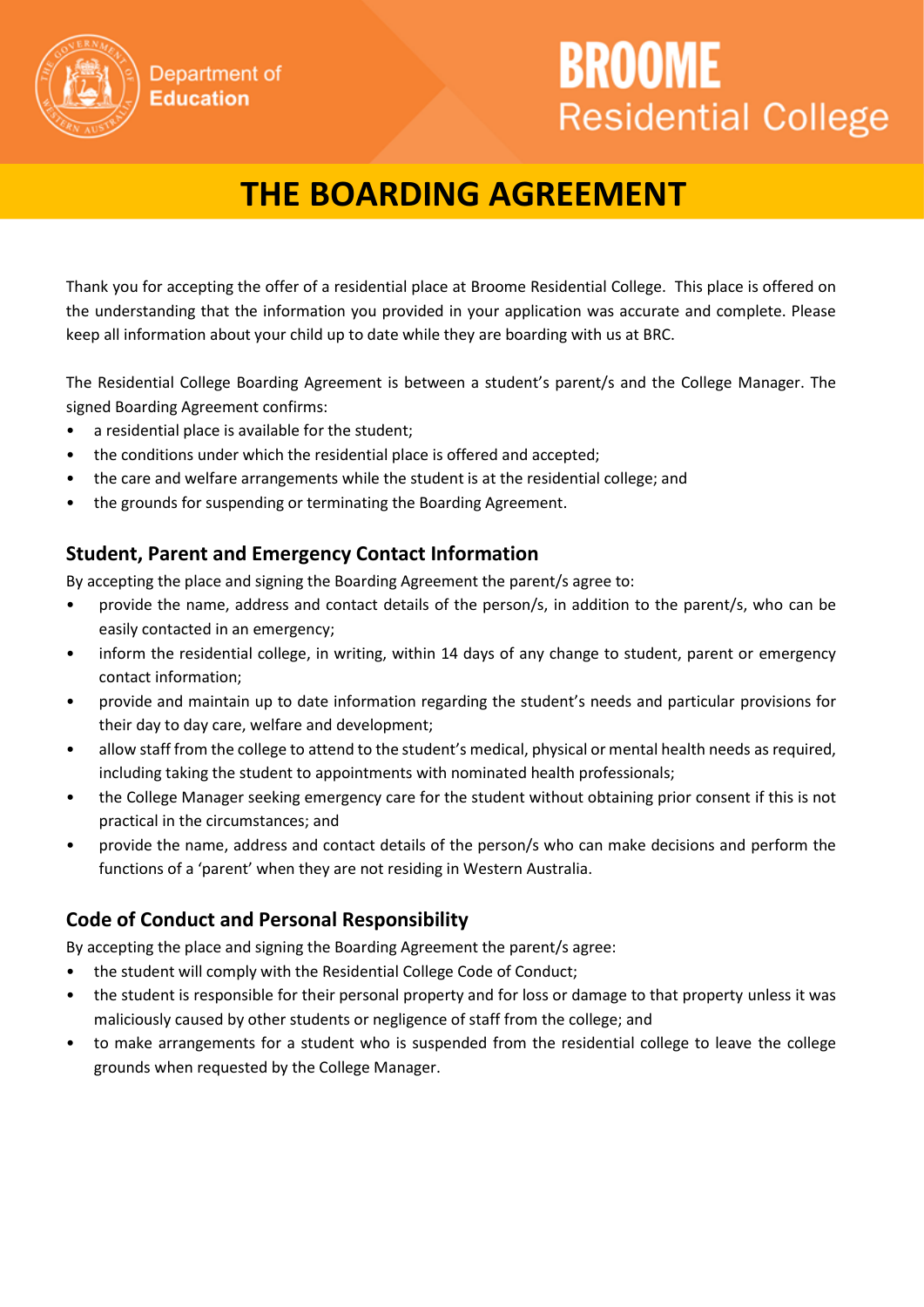## **Payment for Accommodation and Individual Services**

By accepting the place and signing the Boarding Agreement the parent/s agree to:

- assign to the residential college any subsidies or payments received to offset the charge for accommodation each year;
- pay the invoiced amount for accommodation each year;
- pay the invoiced amount for individual services each year;
- complete required payments prior to the first day of term unless a prior arrangement or payment plan has been approved by the College Manager; and
- pay any outstanding amounts if the Boarding Agreement is terminated.

## **Responsibilities and Functions of the College Manager**

By offering the place and signing the Boarding Agreement the College Manager will:

- provide the student with accommodation and individual services each year;
- be responsible for the student's safety, care and welfare while the student is under the care and control of staff from the college;
- request parent consent prior to attending to the student's medical needs or health condition;
- seek emergency care for the student without obtaining prior consent from the parent/s if this is not practical in the circumstances;
- accept either payment of charges in full or by instalments before the agreed due date; and
- refund amounts paid in advance where the parent/s give 14 days' written advice that the student will leave the college and the Boarding Agreement will terminate.

## **Suspending the Student or Terminating the Boarding Agreement**

The College Manager may suspend the student or terminate the Boarding Agreement if:

- the student does not enrol at the school specified in the Residential College Application;
- the student ceases to be enrolled at the school specified in the Application;
- the student breaches the Residential College Code of Conduct;
- the information in the Residential College Application is false or misleading; or
- the parent/s breach this Boarding Agreement.

### *Suspending the student from the residential college*

If the student is suspended from the residential college, they are unable to reside at the residential college for the duration of the suspension.

The College Manager may suspend the student for up to 21 days if the student breaches the Residential college Code of Conduct. The student and the parent/s are unable to appeal the college manager's decision to suspend the student.

The College Manager will provide the student and the parent/s with written advice:

- that the student is suspended from the college and must leave the college grounds;
- of the reason for the suspension;
- of the date on which the suspension commences;
- of the date on which the suspension ends and the student can return to the college; and
- if applicable, that the Boarding Agreement may be terminated while the student is suspended.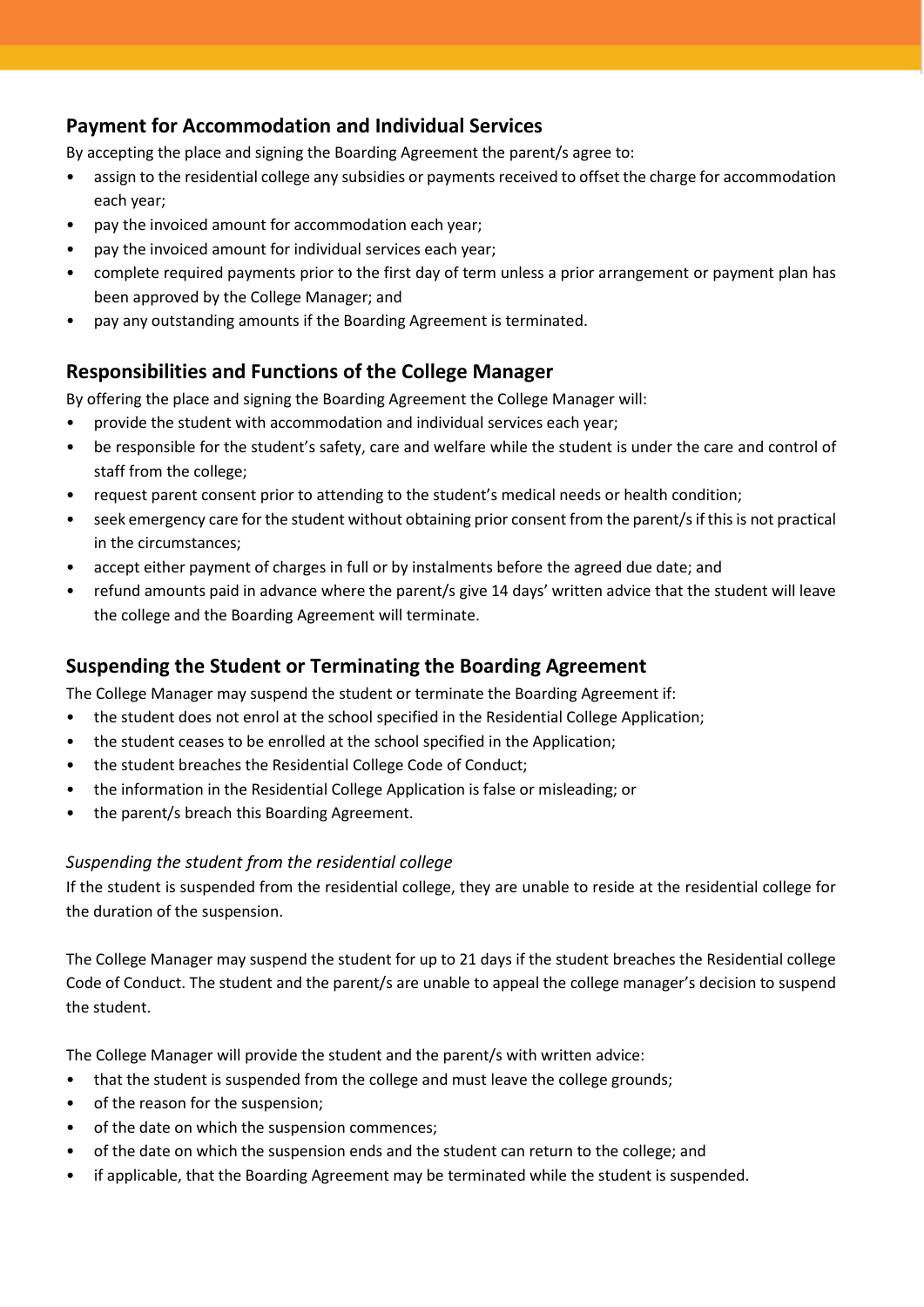#### *Terminating the Boarding Agreement*

To terminate the Boarding Agreement, the College Manager will provide the student and the parent/s with written advice:

- that the Boarding Agreement is terminated meaning a residential place will no longer be provided for the student;
- of the reason for the termination;
- of the date on which the termination becomes effective; and
- about how to request a review if they are not satisfied with the College Manager's decision to terminate the Boarding Agreement.

## **\$300 Bond for a Residential Place**

Signing the Boarding Agreement means:

- the parent/s pay the bond to secure the residential place for the student;
- the College Manager retains the bond for duration of the Boarding Agreement;
- the bond may be used to compensate the residential college for any outstanding costs or repairing damage the student causes to college property; and
- the College Manager refunds the remaining bond if the Boarding Agreement is terminated.

## **TERM OF THE RESIDENTIAL COLLEGE BOARDING AGREEMENT**

Start Date: \_\_\_03/02/2020\_\_\_\_\_\_\_\_\_\_ End Date: \_\_\_\_\_17/12/2020\_\_\_\_\_\_\_\_\_

## **ACCEPTANCE OF THE RESIDENTIAL COLLEGE BOARDING AGREEMENT**

Student Name:

\_\_\_\_\_\_\_\_\_\_\_\_\_\_\_\_\_\_\_\_\_\_\_\_\_\_\_\_ \_\_\_\_\_\_\_\_\_\_\_\_\_\_\_\_\_\_\_\_\_\_\_\_\_\_\_\_ \_\_\_\_\_\_\_\_\_\_\_\_\_\_\_\_\_\_\_\_\_\_\_\_\_\_\_\_

Name Parent 1 **Name Parent 2** Name Parent 2 Name College Manager Name

\_\_\_\_\_\_\_\_\_\_\_\_\_\_\_\_\_\_\_\_\_\_\_\_\_\_\_\_ \_\_\_\_\_\_\_\_\_\_\_\_\_\_\_\_\_\_\_\_\_\_\_\_\_\_\_\_\_ \_\_\_\_\_\_\_\_\_\_\_\_\_\_\_\_\_\_\_\_\_\_\_\_\_\_\_\_

Signature Parent 1 Signature Parent 2 Signature College Manager Signature

Date **Date** Date Date Date Date

\_\_\_\_\_\_\_\_\_\_\_\_\_\_\_\_ \_\_\_\_\_\_\_\_\_\_\_\_\_\_\_\_\_ \_\_\_\_\_\_\_\_\_\_\_\_\_\_\_